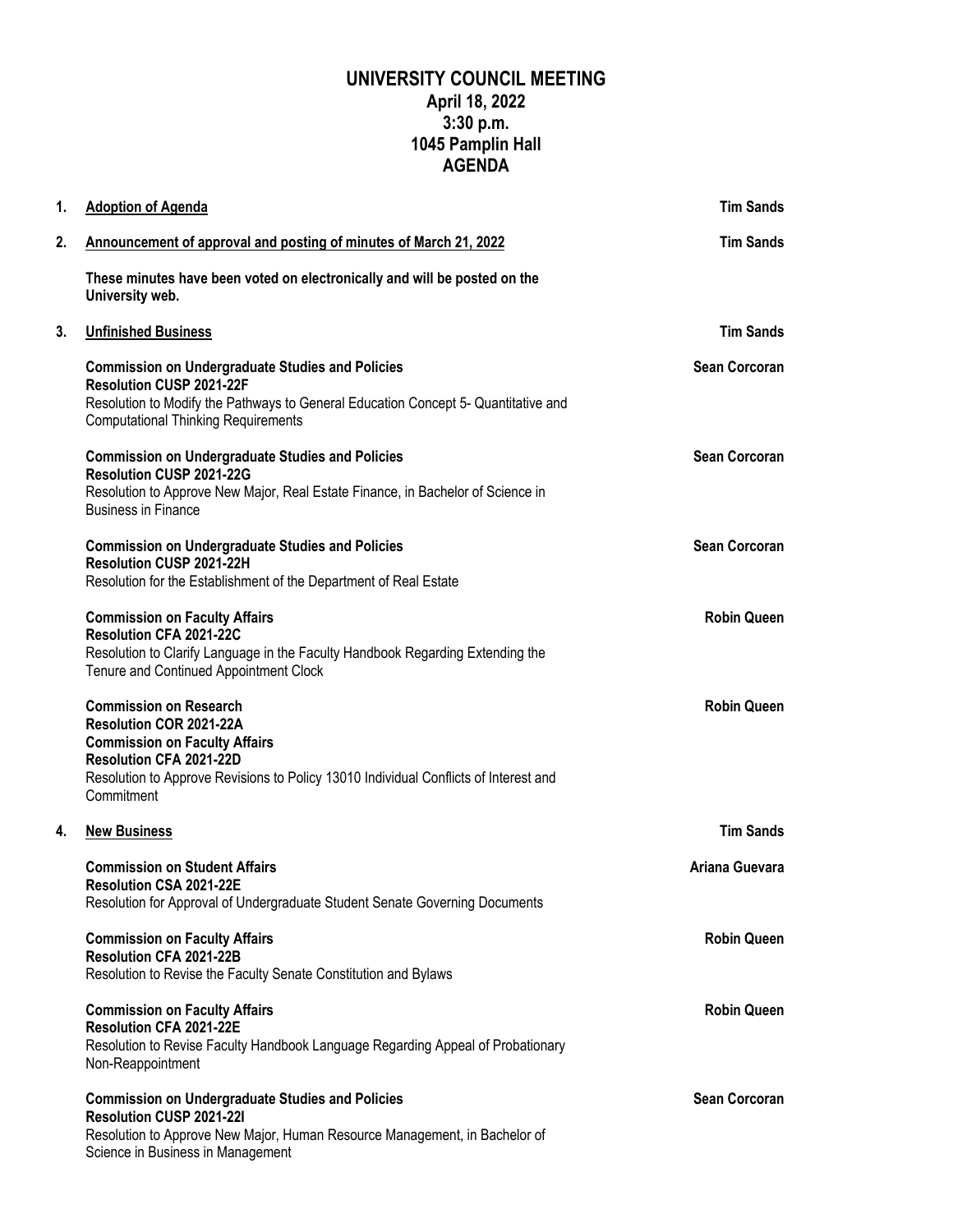|                                 | <b>Commission on Undergraduate Studies and Policies</b><br>Resolution CUSP 2021-22J<br>Resolution to Approve New Major, Entrepreneurship, Innovation & Technology<br>Management, in Bachelor of Science in Business in Management                                                                                                                                                                      | <b>Sean Corcoran</b>     |
|---------------------------------|--------------------------------------------------------------------------------------------------------------------------------------------------------------------------------------------------------------------------------------------------------------------------------------------------------------------------------------------------------------------------------------------------------|--------------------------|
|                                 | <b>Commission on Undergraduate Studies and Policies</b><br>Resolution CUSP 2021-22K<br>Resolution to Approve New Major, Management Consulting & Analytics, in Bachelor of<br>Science in Business in Management                                                                                                                                                                                         | <b>Sean Corcoran</b>     |
|                                 | <b>Commission on Undergraduate Studies and Policies</b><br>Resolution CUSP 2021-22L<br>Resolution to Approve New Major, Integrated Agriculture Technologies, in Bachelor of<br>Science in Plant Science                                                                                                                                                                                                | <b>Sean Corcoran</b>     |
|                                 | <b>Commission on Undergraduate Studies and Policies</b><br>Resolution CUSP 2021-22M<br>Resolution to Approve New Major, Cybersecurity Management and Analytics, in<br>Bachelor of Science in Business in Business Information Technology                                                                                                                                                               | Sean Corcoran            |
|                                 | <b>Commission on Undergraduate Studies and Policies</b><br><b>Resolution CUSP 2021-22N</b><br>Resolution to Establish Non-Class Holiday for Juneteenth                                                                                                                                                                                                                                                 | <b>Sean Corcoran</b>     |
|                                 | <b>Commission on Undergraduate Studies and Policies</b><br>Resolution CUSP 2021-220<br>Resolution to Establish an Academic Relief Policy                                                                                                                                                                                                                                                               | <b>Sean Corcoran</b>     |
|                                 | <b>Commission on Equal Opportunity and Diversity</b><br>Resolution CEOD 2021-22A<br>Resolution to Modify Presidential Policy Memorandum (PPM) 286                                                                                                                                                                                                                                                      | <b>Gabby McCollum</b>    |
|                                 | <b>Commission on Graduate and Professional Studies and Policies</b><br>Resolution CGPSP 2021-22G<br>Resolution to Create a Policy for the Award of Posthumous Degrees                                                                                                                                                                                                                                  | <b>Marcía Feuerstein</b> |
|                                 | <b>Commission on Graduate and Professional Studies and Policies</b><br>Resolution CGPSP 2021-22C<br>Resolution to Establish a University Policy Governing Stakeholder Representation on<br>Task Forces and Working Groups                                                                                                                                                                              | <b>Marcía Feuerstein</b> |
| 5.                              | <b>Announcement of acceptance and posting of Commission Minutes</b><br>These minutes have been accepted for filing by electronic vote and will be posted on<br>the University web. Note that the purpose of voting on Commission minutes is to<br>accept them for filing. University Council By-laws require that policy items be brought<br>forward in resolution form for University Council action. | <b>Tim Sands</b>         |
| February 9, 2022                | <b>Commission on Administrative and Professional Faculty Affairs</b>                                                                                                                                                                                                                                                                                                                                   |                          |
| March 4, 2022<br>March 18, 2022 | <b>Commission on Faculty Affairs</b>                                                                                                                                                                                                                                                                                                                                                                   |                          |
| March 2, 2022                   | <b>Commission on Graduate and Professional Studies and Policies</b>                                                                                                                                                                                                                                                                                                                                    |                          |
| March 17, 2022                  | <b>Commission on Outreach and International Affairs</b>                                                                                                                                                                                                                                                                                                                                                |                          |